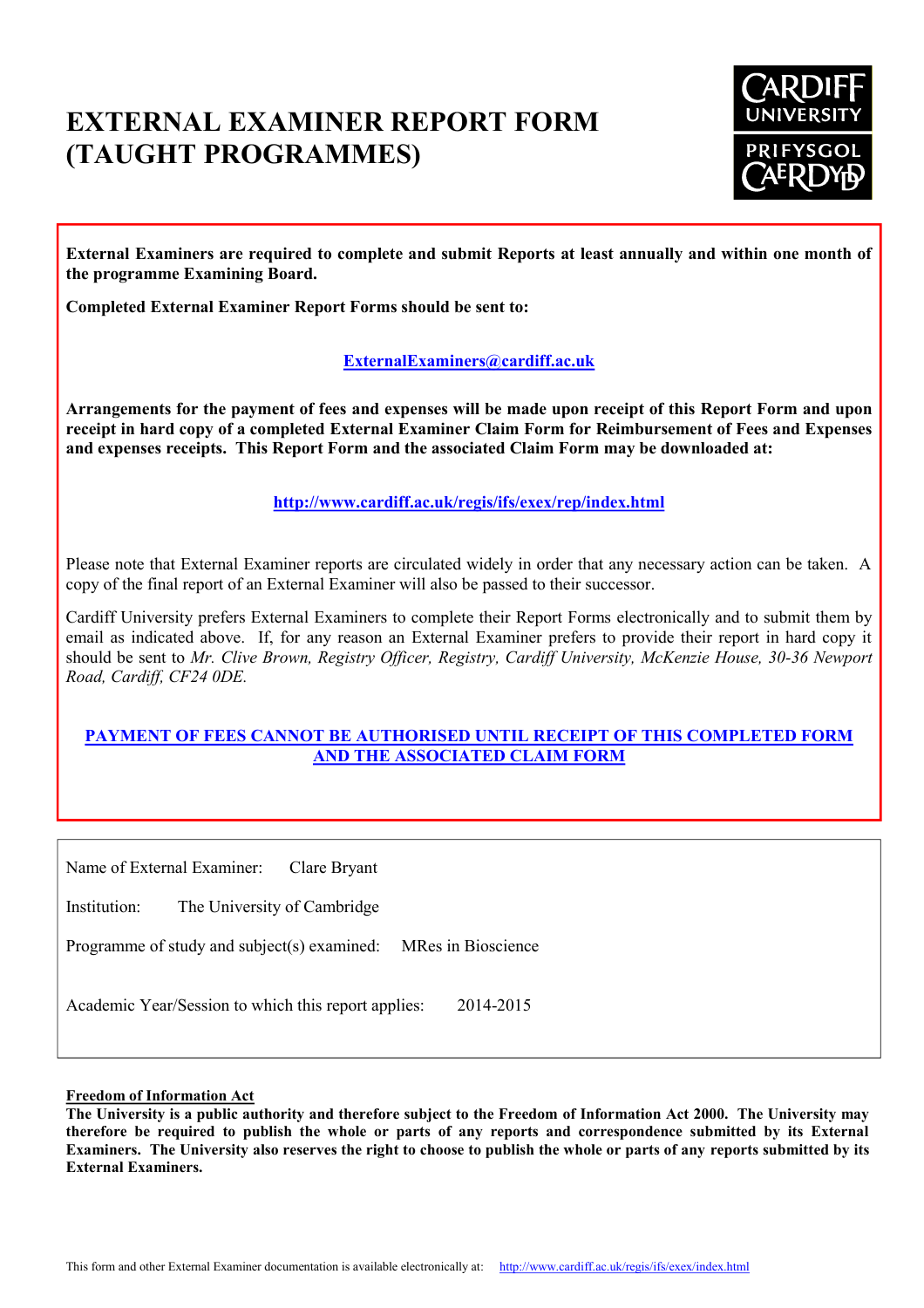#### **1.1 Programme Structure**

 *Comment upon the appropriateness of the structure and content of the programme in relation to its stated aims, learning outcomes and programme specification (if available).* 

The program is well organised and meets the aims as stated in the course handbook. The course provides a strong background in basic research techniques including experimental design, statistical analysis and experimental methodologies. The poster, grant writing and public communication sections are important skills for the students to acquire in order to develop a research career. This year the students all performed extremely well in this section of the course such that new marking criteria will need to be introduced to discriminate the candidates from each other! The dissertation section of the course is well organised and the students all submitted documents which were generally of a good standard this year. The oral presentations ran smoothly and this year were of a consistently good standard. It would be useful for the new cohort of students to meet the outgoing students and hear these presentations. The MRes students from 2014-2015 were a good cohort who worked very well together. There appear to be a few organisational issues this year, that I have no encountered before, amongst the MRes management structure that need to be solved for the 2015-2016. These mainly seem to be due to the increased pressure on the staff from the undergraduate course meaning they were short of time particularly because of the tight time-table at the end of the MRes course between dissertation submission and the final marking deadline.

The MRes course remains very popular with the students and all of them felt their job prospects were very much enhanced by the course. It was notable that all except for 1 of the students wanted to do a PhD, many already have PhD places and the remaining student had chosen a career path as a direct result of his studies in Cardiff. The students would all recommend the MRes course to others who may be considering a masters degree. The students felt there was an excellent choice of projects available and all of them were able to choose one that fitted their interests. The students felt the standards of project supervision were generally excellent. In particular the students felt very well supported by the MRes staff. They commented how valuable the staff student committee was and really appreciated that the staff listened to and acted upon student concerns. The examining process is fair and excellent.

 and her team of staff continue to work well together and to run an outstanding MRes course that exceeds all the student expectations. There were some organisational issues this year due, I think, to staff being over stretched with undergraduate commitments. It is essential that there is parity in support for the teaching staff for undergraduate and postgraduate courses and this does not appear to be the case at the moment. Despite this the MRes is still an outstanding success for the students and the staff should be congratulated on running a successful flagship Masters course for the University of Cardiff. A particular strength of the MRes course is that the students can complete project work in the UK or abroad. The final marks of the MRes students this year are again very good and reflect the fact that these students worked very hard. This suggests that the admissions process and course design are working very well.

Again this year we discussed with the staff about how the marks were awarded for the project part of the MRes. I think it is now essential that a marking criteria rubrick is completed for every dissertation project such that a clear explanation is available as to how the two internal markers arrive at their thesis marks. This year there was some disagreement between the external examiners and the internal markers. A clear annotation of the marking criteria would have helped to clarify how the internal mark was achieved. These problems arose with students who had clearly worked outstandingly hard in the laboratory but there were issues with the quality of their dissertation write up resulting in some marks that appeared a little high. It is essential that the examiners received pdf not word versions of the dissertations for assessment.

It would be very interesting to see what happens to the graduates from the MRes course. It is important now that the statistics of the graduates from the last 5 years could be examined to see how the students have progressed in their careers. This information could then be available for prospective applicants to the Cardiff MRes course.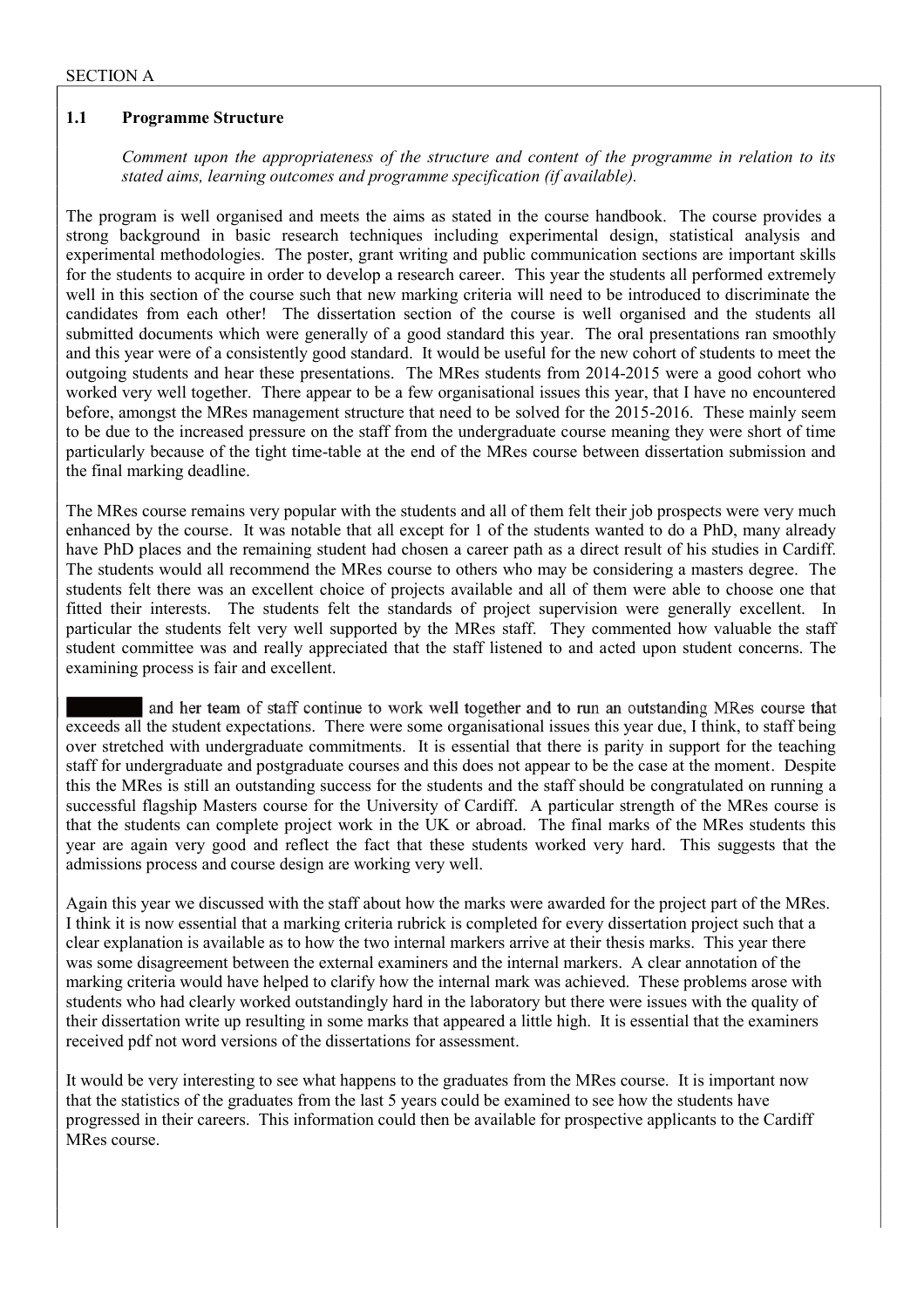## **1.2 Comparability of Standards**

 *Comment upon the comparability of the standards of the programme with similar programmes nationally and the performance of the students in relation to their peers on similar programmes. In those subject areas where a subject benchmark statement is available, have the students demonstrated achievement of the appropriate benchmark standard?* 

The students were very good again this year.

### **1.3 The Examination Process**

 *Comment upon the appropriateness of the assessment methods and balance between them (i.e. unseen written papers, essays/dissertations, orals, etc), the marking scheme, procedure for the classification of the award and the overall conduct and fairness of the examination and assessment processes.* 

The assessment methods for the dissertations were broadly appropriate and fair, but in some cases it was not clear how the final mark had been awarded. This was a problem in two cases were the marks for the written dissertation were a little higher than my assessment of the documents and without marking criteria it was not clear to me how the final grade had been achieved. My assessment of the orals largely matched with the internal assessment.

#### **SECTION A (Continued)**

#### **1.4 How did procedures/arrangements compare this year with previous years? Have any or all of the recommendations made by you or your predecessor last year been actioned?**

My recommendations from last year have largely been implemented. A particular concern of the students in January was the lack of a dedicated computer laboratory facility for the MRes course work. A new facility is being considered by the centre and it is absolutely essential that the students have access to a quality computing teaching facility for their course work.

**1.5 If this is your first year as External Examiner please comment upon whether the school induction activities (if applicable), External Examiner Handbook and other documentation provided helped you to fulfil your role and responsibilities as an External Examiner. Are there any ways in which the process could be improved?** 

N/A

- **1.6 Please give examples, if appropriate, of good or noteworthy practice in the following areas which you wish to draw to the wider attention of the University:** 
	- **(i) alignment of learning outcomes with assessment tasks;**
	- **(ii) methods of enhancing consistency of marking;**
	- **(iii) explicitness of information relating to assessment;**
	- **(iv) other practice in the structure, delivery and assessment of the programme.**

The design of the course makes the students uniquely placed to follow a research career and this is reflected in the fact that over 50% of this year's student cohort have already secured PhD places. The bioscience, ecology and public health components give the student a broad base to work from. The experimental design and mathematical elements of the course are unusual and useful in shaping how a student thinks about a research project. The biomedical spread of techniques, communication and technical skills will be very helpful to students when thinking about their research projects and how they may address the questions they are attempting to answer in their practical work. The length of the project period is a particular strength as it allows the students to perform a proper, in depth, research study. The dissertations and oral presentations were generally of an excellent standard. The dissertation stage is particularly well run.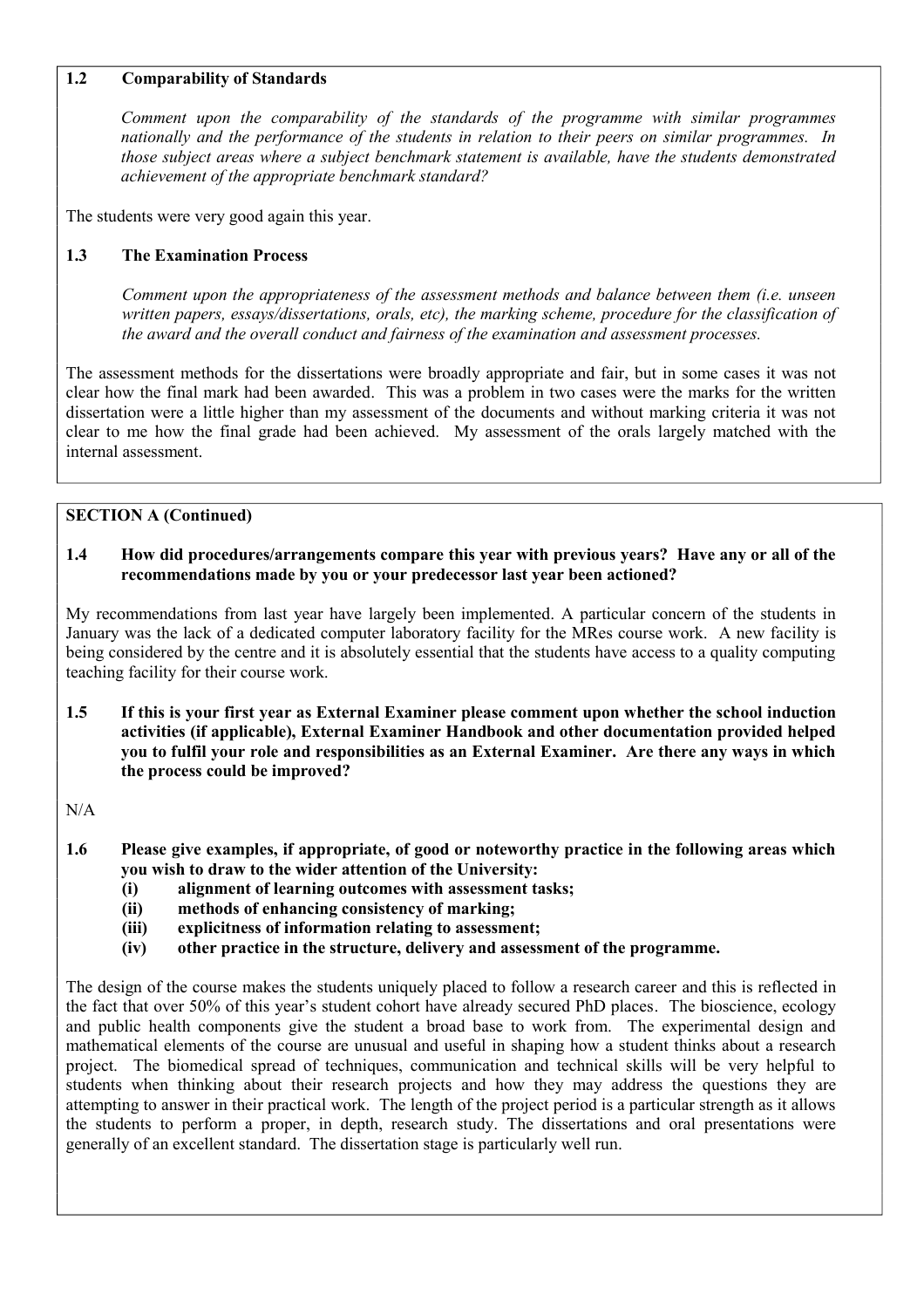## **1.7 If this is your final year as External Examiner please provide an overview of your period of office which may be passed on to your successor.**

The MRes course was already well established by the time I was appointed as an external examiner. It has been clear to me from the first that this is an excellent MRes course with a challenging, but very valuable, taught component followed by an excellent project module. The students come to the Cardiff MRes course usually to gain a research training to facilitate their admission to a PhD program. Those students who are unsure as to whether or not they wish to do a PhD use the MRes course to help them determine whether or not research is for them. On every visit the examiners have been given plenty of time with the students, without the presence of the staff, to fully discuss the course and explore any issues or difficulties. In my experience the students are happy to give constructive feedback to us on the course. All the students are very happy with the MRes course which exceeds their expectations and cements their career choices. In short the Cardiff MRes does what I think a masters course should do and prepares the students for their future careers.

During my time as an external examiner some issues have arisen that we have discussed with the exam board. As an external we have made some recommendations all of which have been carefully considered and acted upon by the MRes management. This has meant the course has made minor modifications often at the request of the students to allow the course to continue to improve and meet the student needs. At no time have I ever met with anything other than enthusiasm from the Cardiff MRes staff to consider and implement constructive suggestions. When the examiners have disagreed with the MRes staff a constructive discussion has followed and compromises have been reached to the satisfaction of everyone. I would recommend to my successor to openly express any concerns to the MRes staff at the Exam Board meeting and to discuss potential strategies for course improvement.

In my last year I have been a bit concerned that the MRes staff are under a massively increased work burden from the large increase in undergraduate student numbers. The staff are already very busy and this extra work burden may impact on whether they can continue to maintain the levels of excellence in the delivery of the MRes course. My final session as an examiner suggests that this is the case with staff struggling to meet the tight autumn deadlines between submission of the dissertations and the final exam board meeting. Hopefully this situation will be resolved for the next academic year.

There have been major problems for me with the registry such that I was not paid for my January exam board work and I did not receive my expenses despite submitting my examiners report in February. This is a particular problem when the University will not pay for the hotel accommodation so examiners are expected to carry both travel and accommodation costs on their credit cards. When I queried the costs in August I found that the centre had lost my travel costs submission and had forgotten to pay me. This is completely unacceptable and was totally due to problems in the registry and not to do with the MRes staff or organisation. I would advise my successor to keep copies of all paper work submitted to the centre and follow up after sending in their paperwork to ensure they are paid in good time following the submission of their claims.

In conclusion my time as an external examiner for the Cardiff MRes course has highlighted that this is an excellent course that delivers precisely what it sets out to do. The course exceeds the student expectations (for both home and international candidates) and the MRes staff should be congratulated on running a flag ship masters course for Cardiff University. My concern is that the MRes staff are now under increasing pressure from the large increase in undergraduate student numbers. I hope that the centre will ensure that the MRes management staff receive full support such that they can continue to run an excellent course that is both popular and extremely useful to its students.

#### **SECTION B**

**Please respond to the following questions by ticking the appropriate box. Please make appropriate comments if your answers are 'No'.**

| <b>Programme/Course Information</b>                                                              | <b>Yes</b> |  |
|--------------------------------------------------------------------------------------------------|------------|--|
| 2.1   Did you receive sufficient information about the programme/course contents, $ \mathbf{X} $ |            |  |
| learning outcomes and assessments?                                                               |            |  |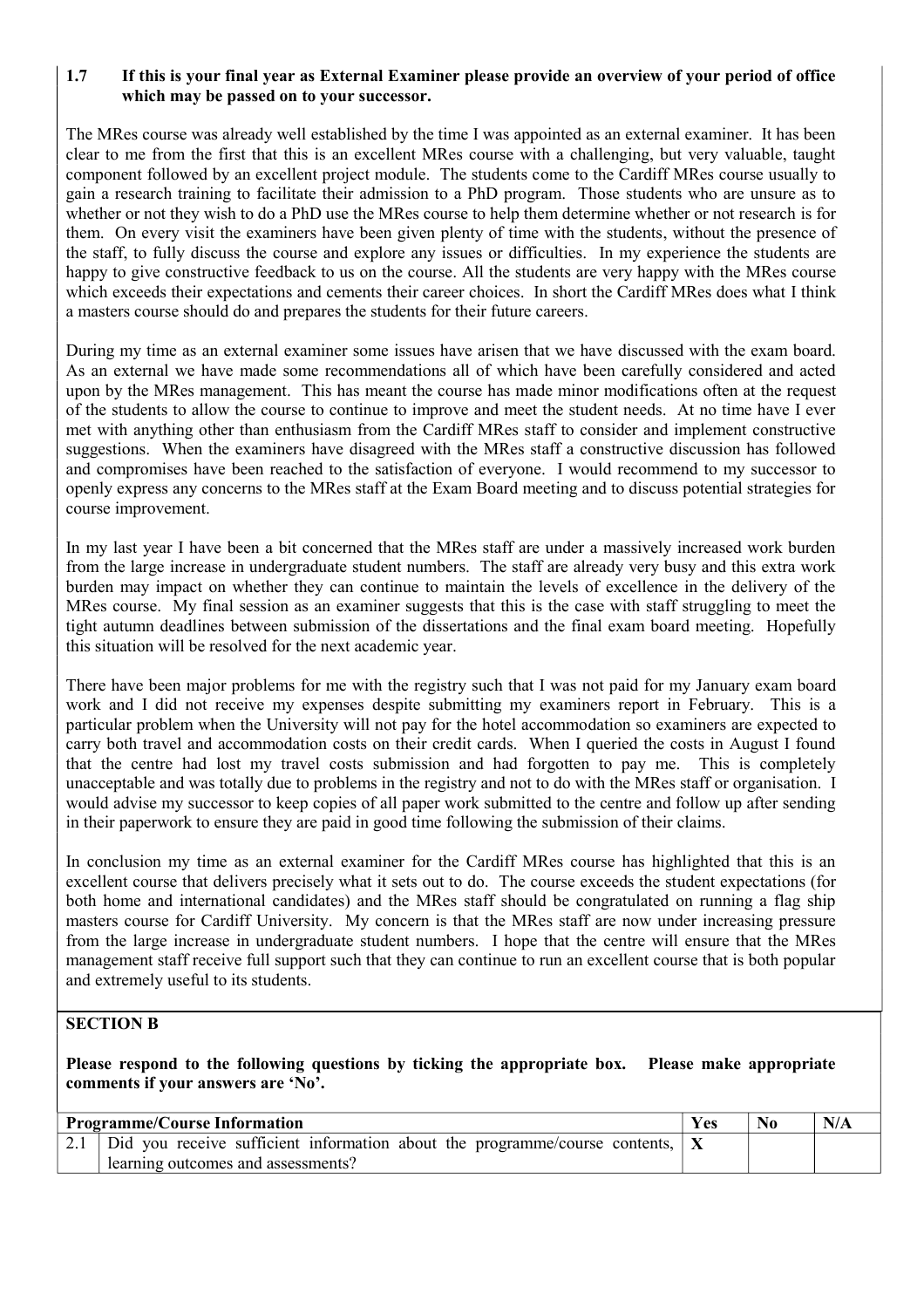# **2.2 Comments**

The early receipt of the dissertations was very helpful.

| <b>Examination Question Papers</b> |                                                                                                                                                     | Yes          | N <sub>0</sub> | N/A          |
|------------------------------------|-----------------------------------------------------------------------------------------------------------------------------------------------------|--------------|----------------|--------------|
| 2.3                                | Were you asked to approve all examination papers contributing to the final<br>award?                                                                |              |                | $\mathbf{X}$ |
| 2.4                                | Were the nature, spread and level of the questions satisfactory?                                                                                    |              |                | X            |
| 2.5                                | Were suitable arrangements made to consider your comments?                                                                                          |              |                | X            |
| 2.6                                | Were you afforded access to a sample of in-course assessments?                                                                                      | X            |                |              |
|                                    | 2.7 Comments                                                                                                                                        |              |                |              |
|                                    |                                                                                                                                                     |              |                |              |
| <b>Marking Examination Scripts</b> |                                                                                                                                                     | Yes          | N <sub>0</sub> | N/A          |
| 2.8                                | Did you receive a sufficient number of scripts to be able to assess whether the                                                                     | X            |                |              |
|                                    | internal marking and classifications were appropriate and consistent?                                                                               |              |                |              |
| 2.9                                | Were the methods of assessment well balanced and fair? Did they reflect the<br>programme's objectives?                                              | $\mathbf{X}$ |                |              |
| 2.10                               | Were examination/assessment procedures and the schemes for marking and<br>classification correctly applied?                                         | X            |                |              |
| 2.11                               | Were you satisfied with the standard and consistency of marking applied by the<br>internal examiners?                                               | $\mathbf{X}$ |                |              |
| 2.12                               | In your judgement, did you have the opportunity to examine a sufficient cross-<br>section of candidates' work contributing to the final assessment? | $\mathbf{X}$ |                |              |
| 2.13                               | Were satisfactory arrangements made for you to conduct any necessary viva voce<br>examinations?                                                     |              |                | X            |
| 2.14 Comments                      |                                                                                                                                                     |              |                |              |

| <b>SECTION B (Continued)</b>                         |                                                                              |              |                |     |
|------------------------------------------------------|------------------------------------------------------------------------------|--------------|----------------|-----|
| <b>Coursework/Dissertations/Projects</b>             |                                                                              |              | $\bf No$       | N/A |
| 2.15                                                 | Was the choice and assessment of coursework/dissertations/projects           | X            |                |     |
|                                                      | satisfactory?                                                                |              |                |     |
| 2.16                                                 | Is sufficient feedback provided to students on their assessed work?          | $\mathbf{X}$ |                |     |
|                                                      | 2.17 Comments                                                                |              |                |     |
|                                                      |                                                                              |              |                |     |
|                                                      |                                                                              |              |                |     |
| <b>Clinical Examinations (if applicable)</b>         |                                                                              | Yes          | $\bf No$       | N/A |
| 2.18                                                 | Were satisfactory arrangements made for the conduct of clinical assessments? |              |                | X   |
| 2.19                                                 | Was the assessment of such work satisfactory?                                |              |                | X   |
|                                                      | 2.20 Comments                                                                |              |                |     |
|                                                      |                                                                              |              |                |     |
|                                                      |                                                                              |              |                |     |
| <b>Examining Board Meeting</b>                       |                                                                              | Yes          | N <sub>0</sub> | N/A |
| 2.21                                                 | Were you able to attend the Examining Board meeting?                         | $\mathbf X$  |                |     |
| 2.22                                                 | Was the Examining Board conducted properly and in accordance with            | $\mathbf X$  |                |     |
|                                                      | established procedures?                                                      |              |                |     |
| 2.23                                                 | Were you asked to comment on any changes to the assessment of the            | $\mathbf{X}$ |                |     |
|                                                      | programme?                                                                   |              |                |     |
| 2.24                                                 | Cardiff University recognises the productive contribution of External        | X            |                |     |
|                                                      | Examiners to the assessment process and, in particular, to the work of the   |              |                |     |
|                                                      | Examining Board. Have you had adequate opportunities to discuss the          |              |                |     |
|                                                      | Programme(s) of Study and any outstanding concerns with the Examining        |              |                |     |
|                                                      | Board or its officers?                                                       |              |                |     |
| <b>Joint Examining Board Meeting (if applicable)</b> |                                                                              |              |                |     |
| 2.25                                                 | Did you attend a Composite Examining Board (i.e. one convened to consider    |              |                | X   |
|                                                      | the award of Joint Honours degrees)?                                         |              |                |     |